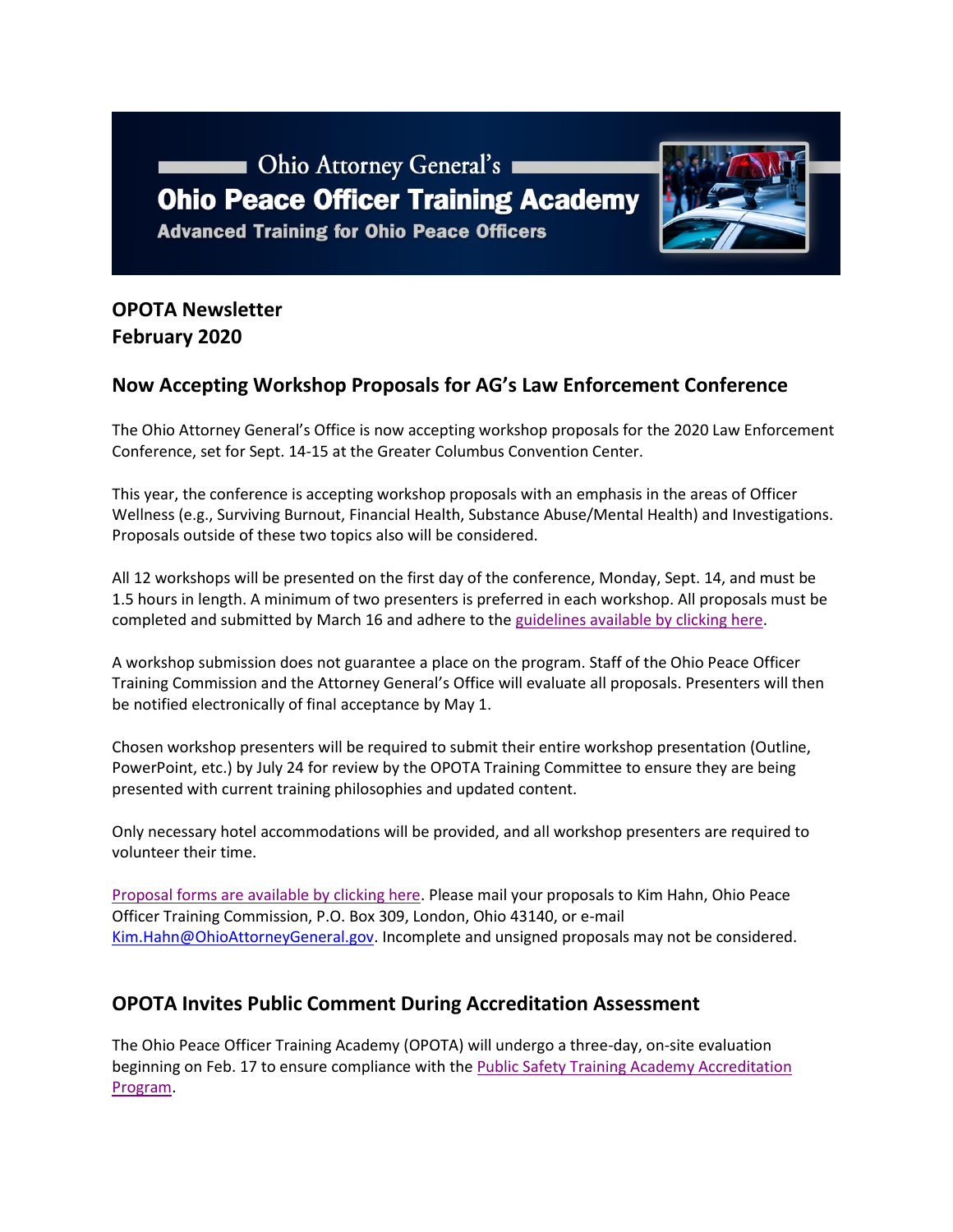A team from the Commission on Accreditation for Law Enforcement Agencies (CALEA) will conduct the assessment, which includes a public comment period on Feb. 18.

To maintain its accreditation status, OPOTA must comply with 159 professional standards. While on campus, the assessors will review agency policies and practices, interview personnel and observe training classes.

As part of the assessment, employees and the general public are invited to offer comments regarding OPOTA by calling 800-346-7682 or 740-845-2650 from 1-3 p.m. on Feb. 18. Comments are limited to 10 minutes and must directly address OPOTA's ability to comply with [CALEA standards.](http://www.calea.org/training-academy/standards-titles)

The CALEA assessment team is composed of public safety practitioners from agencies out of state. OPOTA was originally accredited by CALEA in July 2004. All CALEA accredited agencies are reassessed every four years.

### **Overcome Language Barriers with 'Survival Spanish' Course**

#### **When:**

March 11-12, 2020 Oct. 14-15, 2020

### **Where:**

OPOTA Richfield 4055 Highlander Parkway Richfield, OH 44286

#### **Instructor:**

Isabel Framer - Language Access Consultants, LLC

**Course information:** Oftentimes, field officers do not have time to wait for an interpreter and must respond immediately to: 1) ensure safety for themselves and the safety of civilians, 2) maintain immediate control and order of a situation, 3) identify and pursue a suspect, 4) use dynamic entry during a search, and 5) provide general instructions.

This two-day workshop on "Basic Survival Spanish" will provide law enforcement with basic terminology to give commands, obtain general information and respond to immediate emergency situations while waiting for an interpreter to arrive at the scene or via telephone services.

**Registration link:** [Click here to register](https://www.ohioattorneygeneral.gov/Law-Enforcement/Ohio-Peace-Officer-Training-Academy/Course-Catalog/Course-Search?searchtext=Survival+Spanish&searchmode=allwords)

## **Gracie University to Hold Instructor Certification Course at OPOTA**

OPOTA is scheduled to host Gracie University from March 9-13 in London for a Gracie Survival Tactics (GST) Level 2 Instructor Certification Course.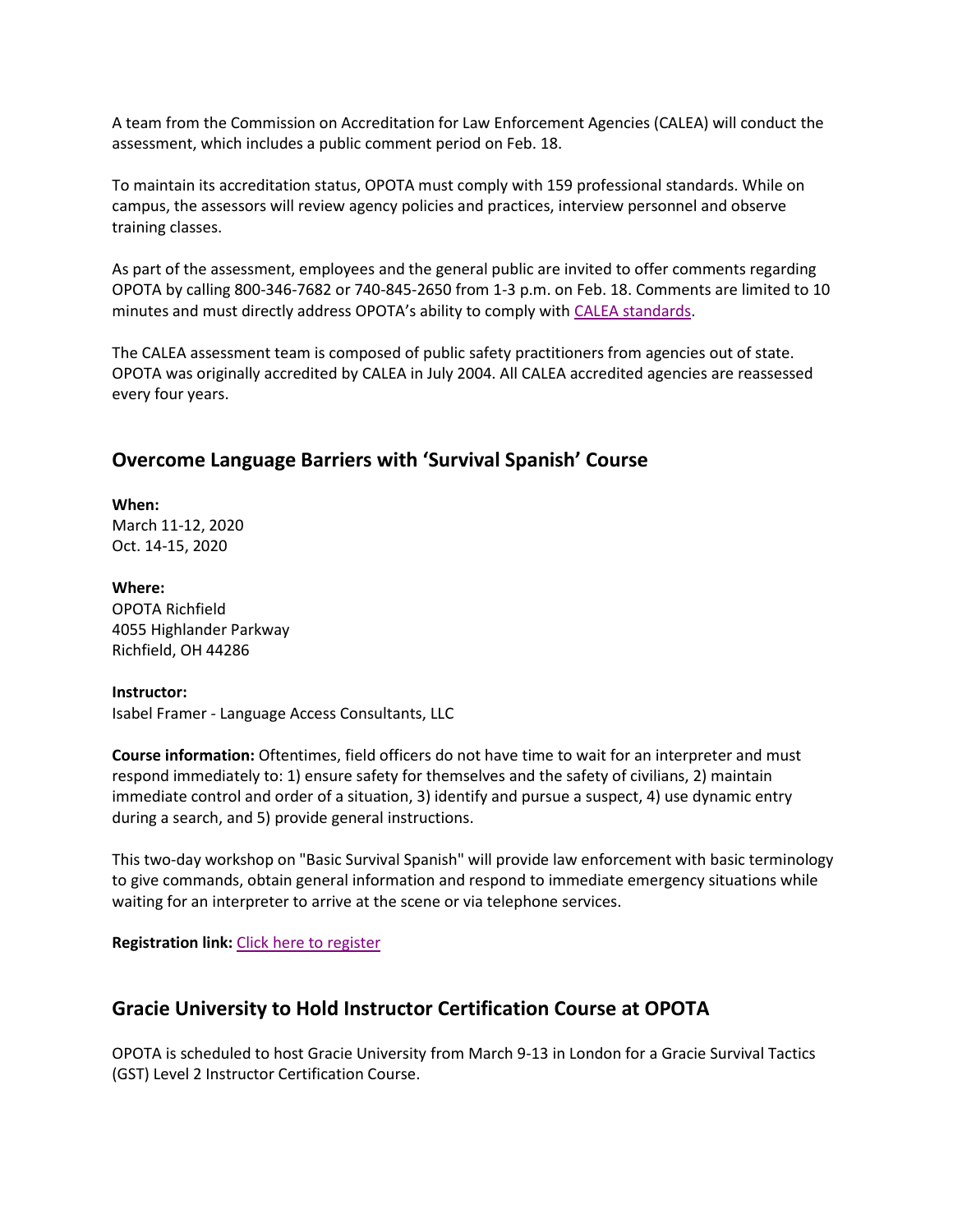The course builds upon what you learned in the GST Level 1 course. Some of the techniques and scenarios featured in the GST Level 2 program address close-quarters combat strategies for domestic calls, two-officer takedowns and handcuffing, edged weapon defense, weapon retention, attack responses from behind, submission encounters and vehicle extractions.

The GST Level 2 Instructor Certification Course is a 30-hour, hands-on course that takes place over five consecutive days. Upon completion, course applicants are certified to teach the GST program to their colleagues using the Gracie Systems. The techniques are designed to be effective for any law enforcement professional, regardless of age, size or athletic ability.

This is not an OPOTA course. Students must register on [Gracie University](https://www.gracieuniversity.com/Pages/Public/InformationPages/GracieSurvivalTactics)'s website. Due to this not being an OPOTA course, meals are NOT included in the tuition price. Students may buy lunch for \$7.25 (cash only). Lodging is available for \$15 per night and can be arranged by calling 740-845-2700. There are also hotels in the area. Please email questions to Aja Chung at [Aja.Chung@OhioAttorneyGeneral.gov.](mailto:aja.chung@ohioattorneygeneral.gov?subject=Gracie%20Survival%20Tactics%20Level%202)

# **New 'Data Driven Pistol' Course Aims to Boost Shooting Speed**

**When:**

Morning and afternoon classes available from March 24-26, 2020

### **Where:**

Cuyahoga Falls Indoor Range 3497 Wyoga Lake Rd. Stow, OH 44224

### **Instructor:**

Joseph Sidoti

**Course information:** This new, four-hour course uses small class sizes and detailed feedback to improve shooting speed while maintaining acceptable accuracy. The emphasis is on achieving speed and subconscious competence by using the most modern coaching methods currently in use by high level athletes.

Data Driven Pistol is designed for any skill level and can be taken more than once. Officers may use their patrol rig, tactical rig or work from concealment (only one set-up per four-hour session.) Come as you carry and be prepared to find your shooting limits.

**Registration link:** [Click here to register](https://www.ohioattorneygeneral.gov/Law-Enforcement/Ohio-Peace-Officer-Training-Academy/Course-Catalog/Course-Categories/Firearms-Courses#OPOTA1001)

## **Register Now for March 'Hostage Negotiations - Basic' Training**

**When:** March 2-6, 2020